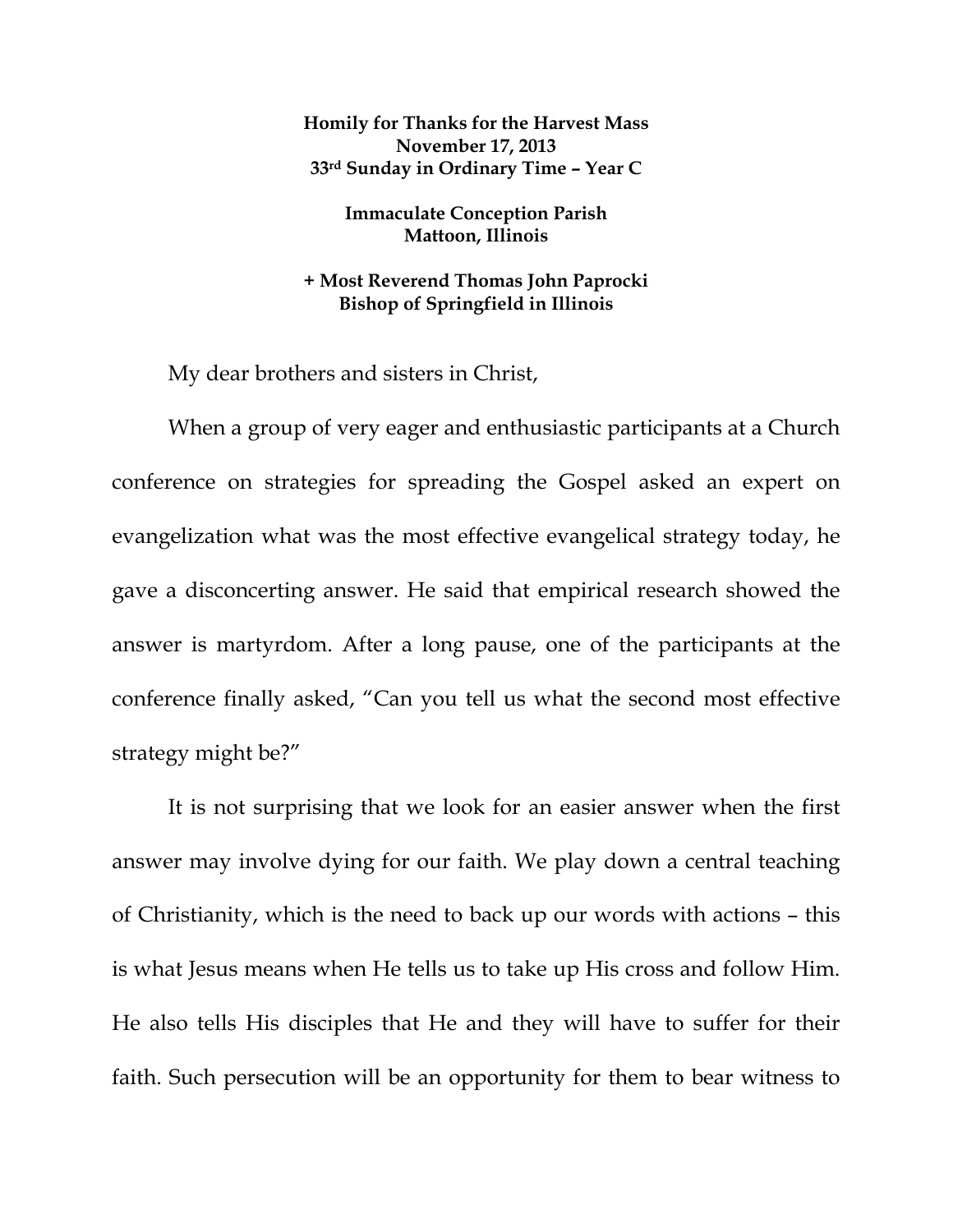their faith. God will give them an eloquent defense. They may be betrayed by their family and friends, and some will be put to death. But Jesus tells us not to be frightened but rather to have confidence, because in the end, "Your endurance will win you your lives."

In the history of the Church, Christians have drawn strength from these words of Jesus. From Saint Stephen onwards, men and women have given the witness of their lives as martyrs. Such persecution continues today. A little publicized fact at the moment is that Christians are persecuted more than the followers of any other religious faith throughout the world. Innumerable Christian communities are on the defensive against rampant forms of intolerance. In many countries around the world, especially in parts of Africa, Asia and the Middle East, Christians are not free to worship without harassment. Since the turn of the millennium, about 200 million Christians are now under threat.

It takes great courage to witness to the faith in such countries. But even in countries where Christianity is not persecuted, there are opportunities to give witness when Gospel values are questioned. It may be on questions of marriage, respect for life, or justice and peace, but it takes courage to take a stand against the prevailing consensus.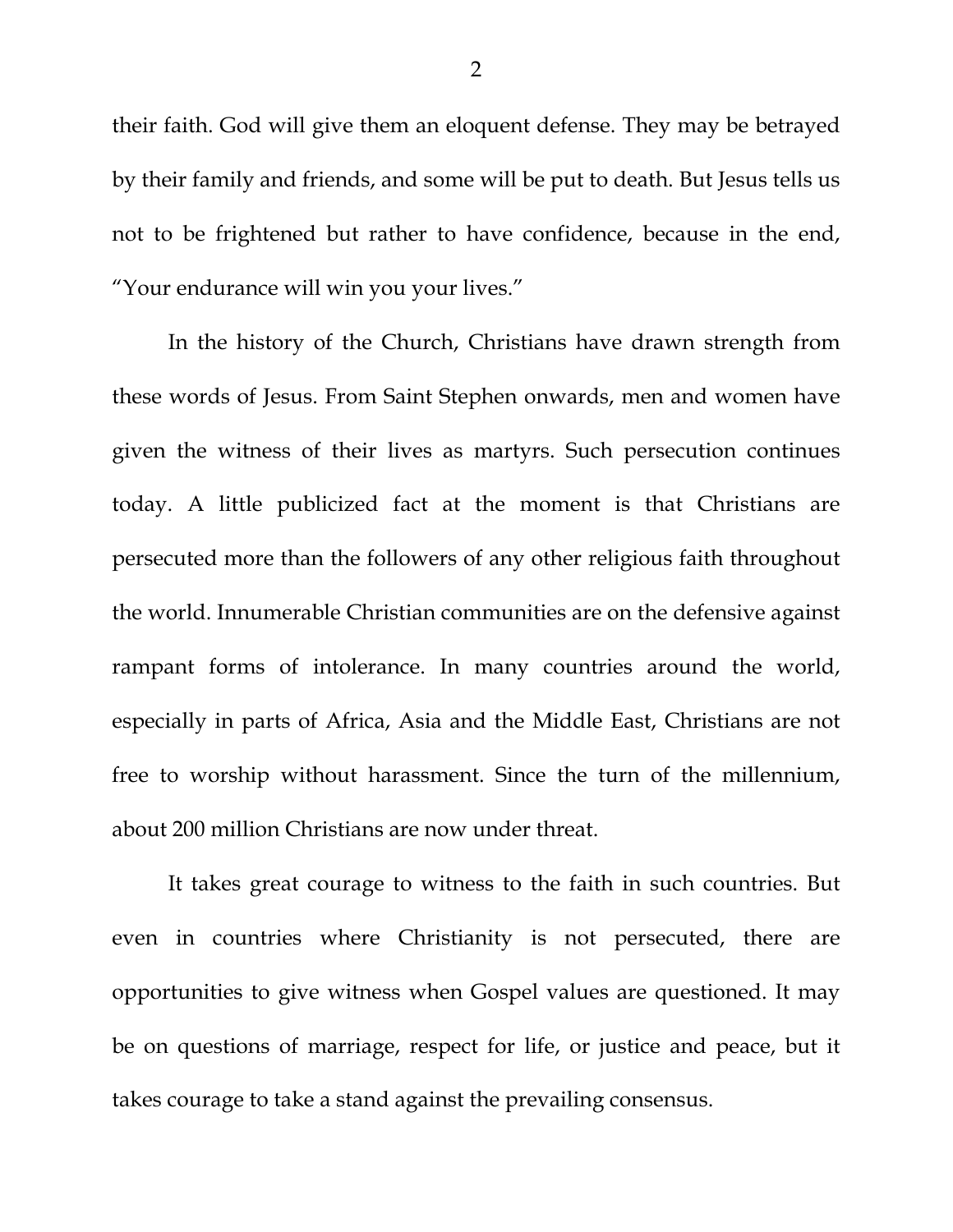In today's first reading from the prophet Malachi, we hear these words: "Lo, the day is coming" (Mal 3:19). The day that the prophet speaks of is no ordinary day, but rather, the Last Day, the day at the end of time when Christ will come to judge the living and the dead. It is this final day that the Church asks us to direct our gaze toward each year as we reach the conclusion of the liturgical year.

 In addition to the readings that the Church offers to us for our reflection during this time, the world around us, especially during these autumn days, offers us a visual aid to assist us in pondering this reality. By now, most of the leaves have changed and are falling from the trees, signifying the passing away of this world as it is presently known. The days are growing shorter with less sunlight, pointing to that last day when "the sun will be darkened" (Mt 24:49). Here in central Illinois, we see the fields being harvested, evoking the image of the harvest at the end of time where the faithful will be separated from the wicked and welcomed into eternal light.1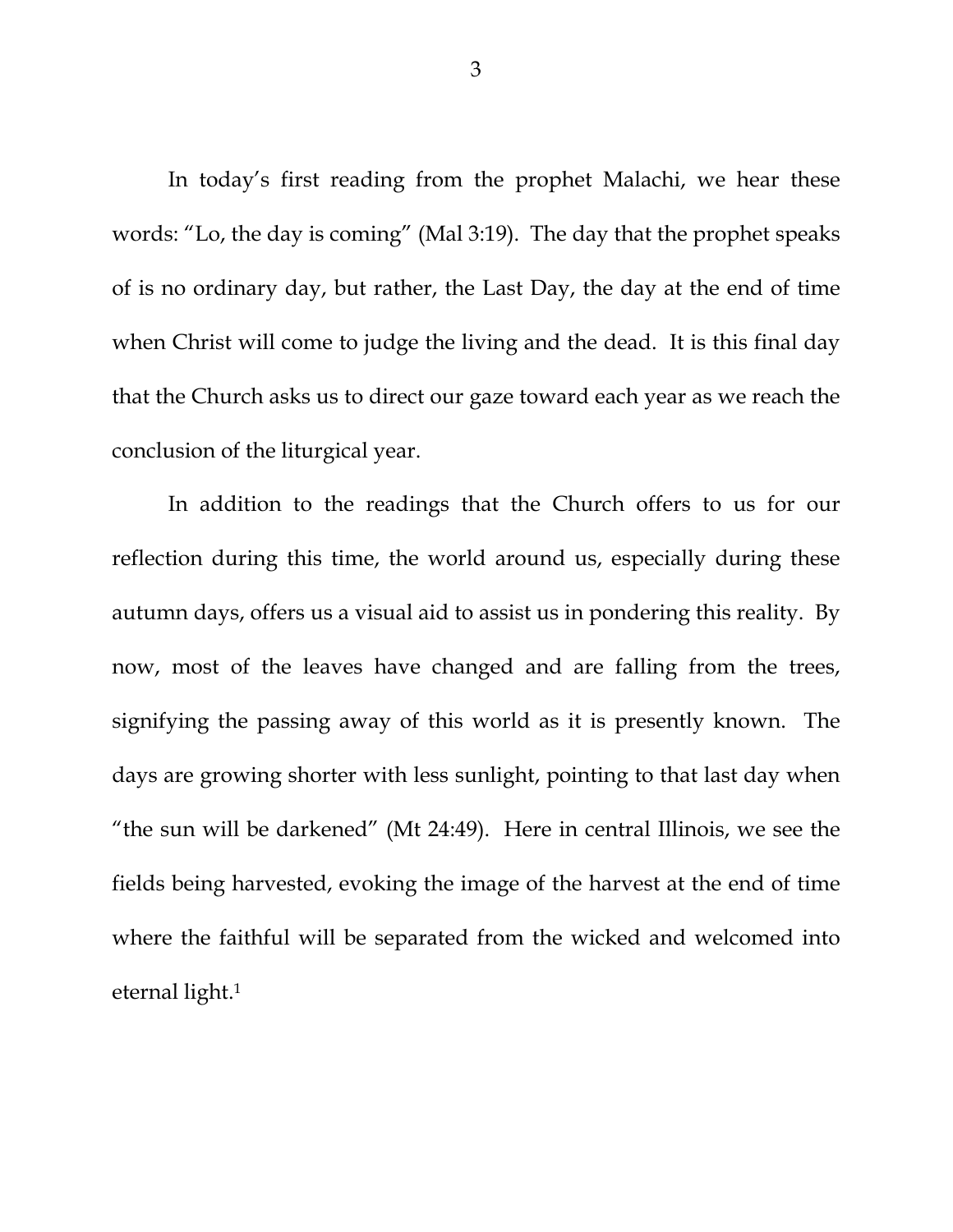The end of time is a reminder that what is present here on earth is only temporary, "[b]ut according to his promise we await new heavens and a new earth in which righteousness dwells" (2 Pet 3:13). To many, this is a frightening prospect as it means a transition to something largely unknown. To others, especially those who find this life a burden, it is a change to look forward with great joy to the promise of this new life in Heaven. For those who fear this final day, there is the desire that it be delayed as long as possible. For those who eagerly anticipate it, it cannot come soon enough. In either case, the Lord directs that we should "stay awake, for you know neither the day nor the hour" (Mt 25:13) of this end.

 In today's second reading from his second letter to the Thessalonians, St. Paul is confronting a situation in which the people expect the Lord to return very soon. As a result, many have abandoned their responsibilities that pertain to this present life. These duties seemed unnecessary given the fact that they would soon cease with the return of the Lord. St. Paul reprimands them for this behavior because they are denying a fundamental part of God's plan which calls man to work and "subdue the earth" (Gen. 1:28).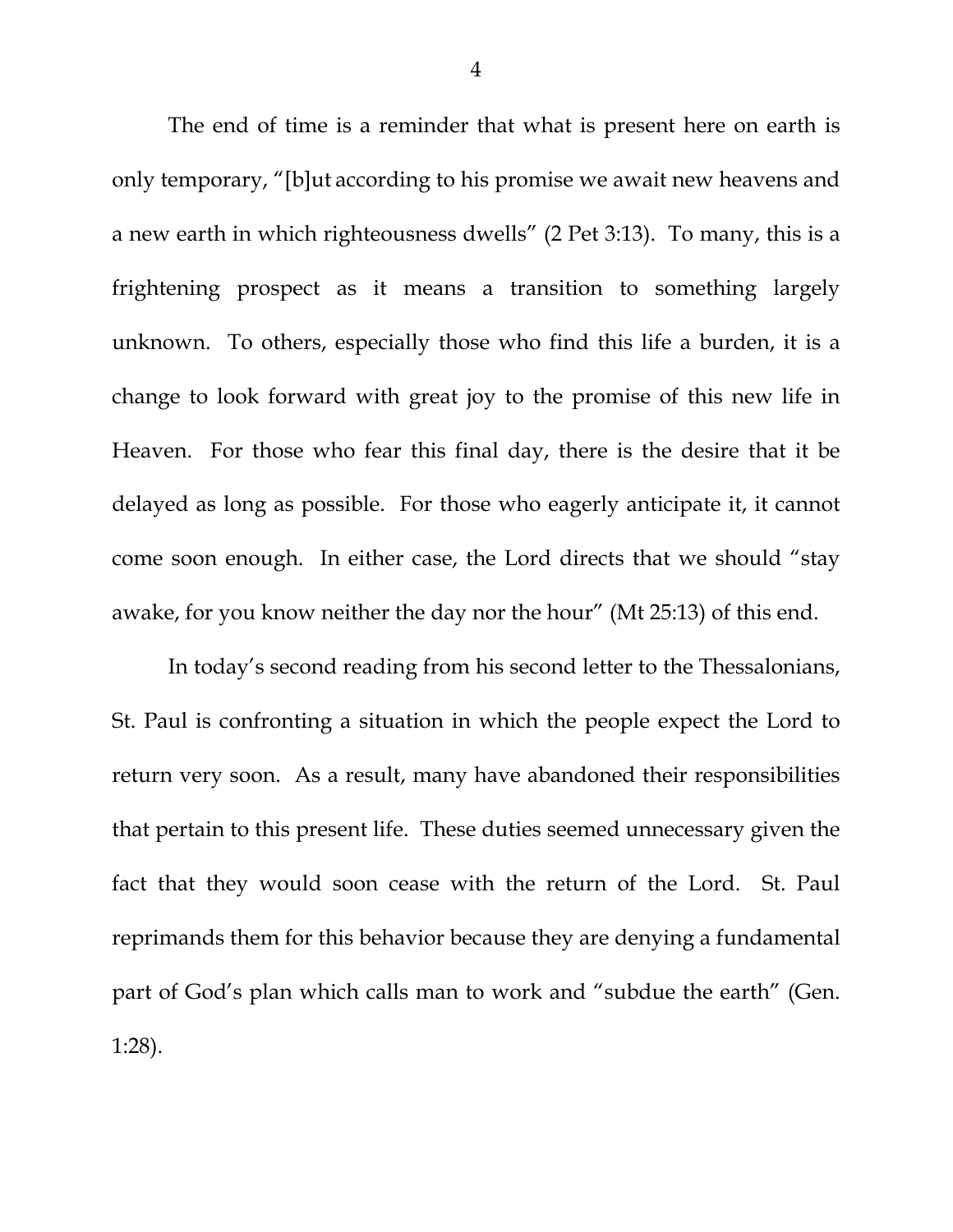St. Paul uses himself as a model of one who worked "in toil and drudgery, night and day" (2 Thess 3:8) and urged others to "work quietly" (2 Thess 3:12) according to their state in life. Work, therefore, is a duty that is expected of all of us as we await the coming of the Lord. This work takes on various forms, but as we gather today for this Mass of Thanksgiving for the Harvest, we focus in a particular way on the work of agriculture.

 The work of planting and harvesting has always been honored in the Scriptures and the Church as a most noble profession. In his Encyclical Letter on Human Work, Blessed John Paul II singled out the dignity of this type of work. He wrote that "[t]he world of agriculture, which provides society with the goods it needs for its daily sustenance, is of fundamental importance."2 Farming addresses a need that is essential to human existence and therefore contributes in a most significant way to the common good. St. Paul writes that "if anyone was unwilling to work, neither should that one eat" (2 Thess 3:10). If the farmers are unwilling to work, then nobody *can* eat!

 At the same time, as essential as the work of agriculture is, few types of work are as challenging and subject to so many variables out of one's control. As such, being a farmer requires a great amount of faith and trust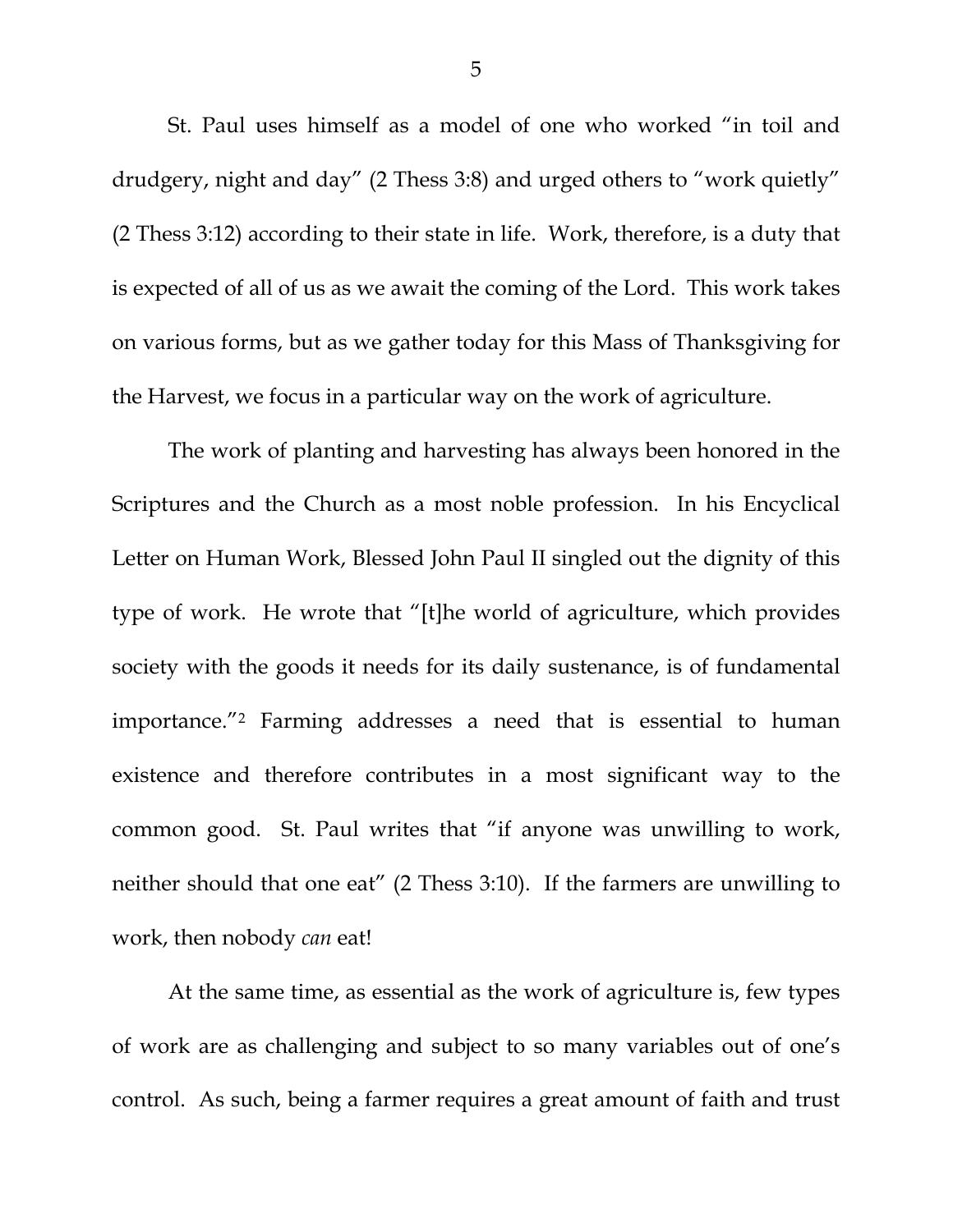that the Lord will provide. This type of faith is especially conducive to being a Christian as we are called to trust that even though events may not always unfold in the way that we would like, the Lord does not abandon His children but always remain close to those who persevere in following Him. When we find ourselves in a situation that requires this type of faith, every gift and blessing that we receive is an opportunity for giving thanks to God because we know that in the end, even though we cooperate with Him, He alone has made these fruits possible.

 It is with that attitude of thanksgiving that we have come here today, grateful for the blessings that God has showered upon our farmers here in central Illinois during this year's harvest. Whether the yield is large or small, it is all a gift and can be used to benefit others. As this harvest season draws to a close, you will no doubt already begin your planning for the next season, looking for ways to yield a more productive harvest, yet still placing your trust in God's providence. This provides a fitting parallel for the spiritual life as the Church prepares for the beginning of a new liturgical year. We look for new ways of being more open to God's will in our lives so as to experience a more fruitful life in the Spirit, submitting ourselves in trust to the God who loves us.